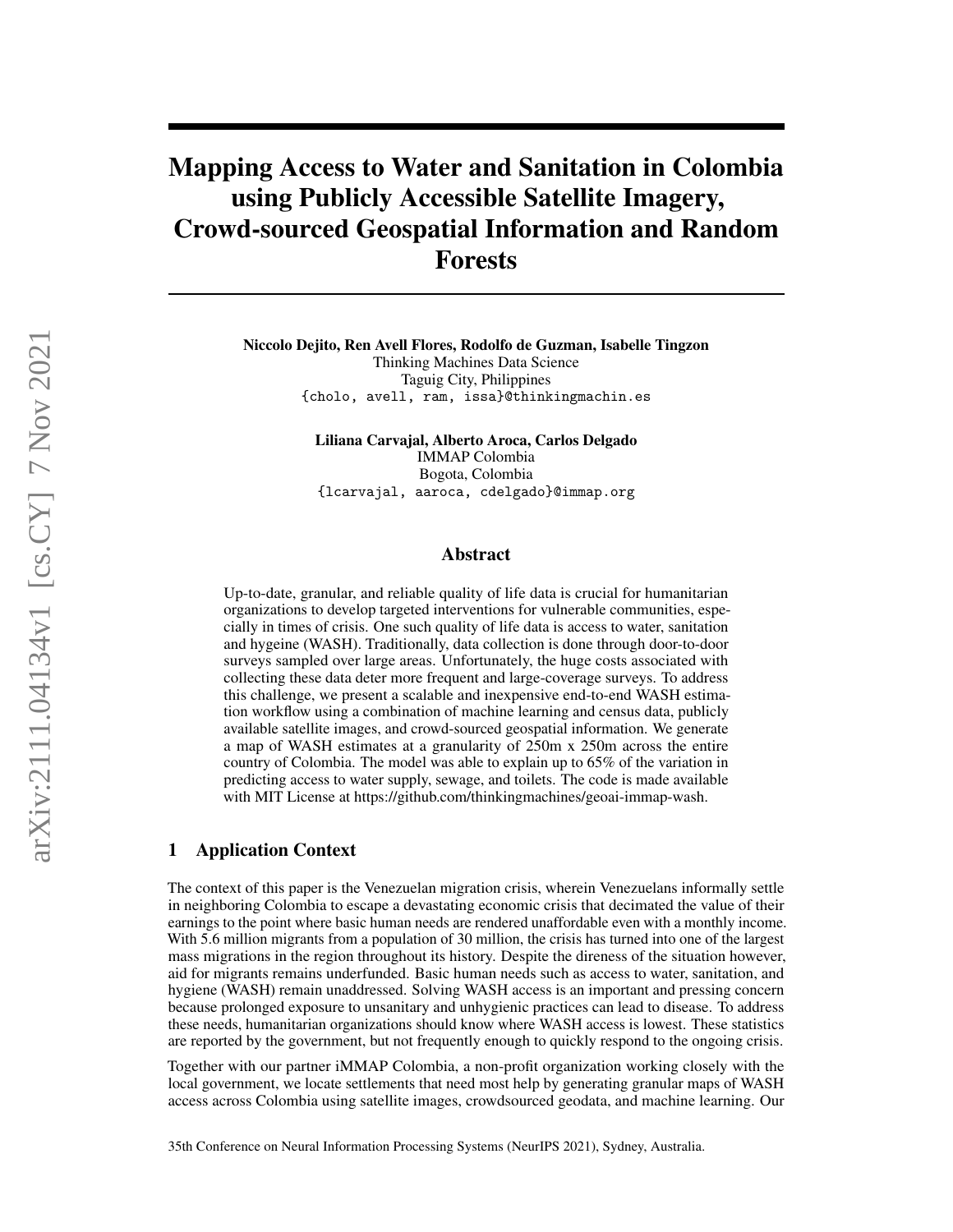solution is impactful because it presents a method to infer areas that need water facilities in the absence of reliable data, especially in previously unpopulated locations [\[Tingzon et al., 2020\]](#page-5-0) that are now inhabited out of need by displaced persons. With a clear basis for impact, we can help direct limited funds more effectively and encourage donation with transparency. Concepts that may be of interest to the general ML practitioner include (1) the WASH metrics, which are used in epidemiology studies and policy decisions to measure quality of life; (2) census in developing countries, which are infrequent due to high costs to do them; and (3) freely available data such as satellite-captured images like nighttime lights and labelled locations from OpenStreetMap, which have been shown to provide information value in model-based inference. [\[Ledesma et al., 2020\]](#page-5-1)

# 2 Introduction

Access to water, sanitation, and hygiene (WASH) is a key measure to quality of life. It is defined by proximity to and availability of infrastructures in place to support basic human needs such as having potable water, proper sewerage, and proper toilets. Lack of access to basic water and sanitation facilities has been linked to illnesses [\[Joseph, 2019\]](#page-5-2), stunted child growth [\[Team et al., 2015\]](#page-5-3), and hampered economic development [\[Andrés et al., 2017\]](#page-5-4). For these reasons, increasing access to WASH is listed as Goal 6 of the United Nations Sustainable Development Goals.

However, the need for granular and timely data is crucial for actionable decisions on humanitarian relief and aid operations. Though included in government reports, WASH access data are often not granular enough to delineate vulnerable areas from prosperous regions and not timely enough to respond to current events. These reports are usually sampled on select locations within a large area, conducted infrequently, and aggregated at the municipal level. These data limitations stem from the large costs and extensive manpower required to conduct such surveys.

In Colombia, the need for granular and timely data has been emphasized further by the Venezuelan migration crisis. Since 2014, Colombia has been experiencing an influx of refugees from neighboring Venezuela, in response to worsening living conditions brought about by hyperinflation and corruption. These refugees take shelter in informal settlements near the outskirts of urban areas, areas that are not registered and included by the urban-focused census. However, the WASH census takes place every 13 years, and the next one will be too late to respond to the needs of those displaced by the crisis.

To fill in data gaps for aggregated and dated census, cost-efficient methods from more readily available data sources have been an active topic of research. Previous works have achieved success predicting wealth statistics from satellite imagery using computer vision techniques [\[Burke et al., 2020\]](#page-5-5). Other works also investigated methods for estimating epidemiology measures for tracking down risk factors of illnesses such as malaria [\[Gething et al., 2011\]](#page-5-6) and cholera [\[Joseph, 2019\]](#page-5-2). From these papers, a pioneering work [\[Andres et al., 2018\]](#page-5-7) by the World Bank applied a geostatistical model on Nigeria to measure WASH access. Adapting ideas from this paper, we estimate WASH for the whole of Colombia using available census data and freely available satellite images.

The main contributions of this paper are as follows:

- We generate a WASH access map for Colombia at a resolution of 250m x 250m, a much higher resolution compared to how WASH census data are normally made available;
- We show the effectiveness of using publicly available satellite imagery, crowd-sourced geospatial information, and random forests for modeling WASH access;
- We develop a scalable and inexpensive end-to-end workflow for estimating WASH using census data and freely available satellite image data, the code for which is made available with MIT License at https://github.com/thinkingmachines/geoai-immap-wash.

# 3 Related Work

For mapping WASH access, data collection is often done through on-the-ground household surveys. Tools such as mobile or computer applications facilitate the centralization of household information for later aggregation. For example, in WASH monitoring engagements directed towards small communities in Zimbabwe [\[Ngala, 2017\]](#page-5-8) and India [\[Batchelor, 2013\]](#page-5-9), researchers coordinated with survey teams to collect data on water points and catchment areas using handheld GPS devices. The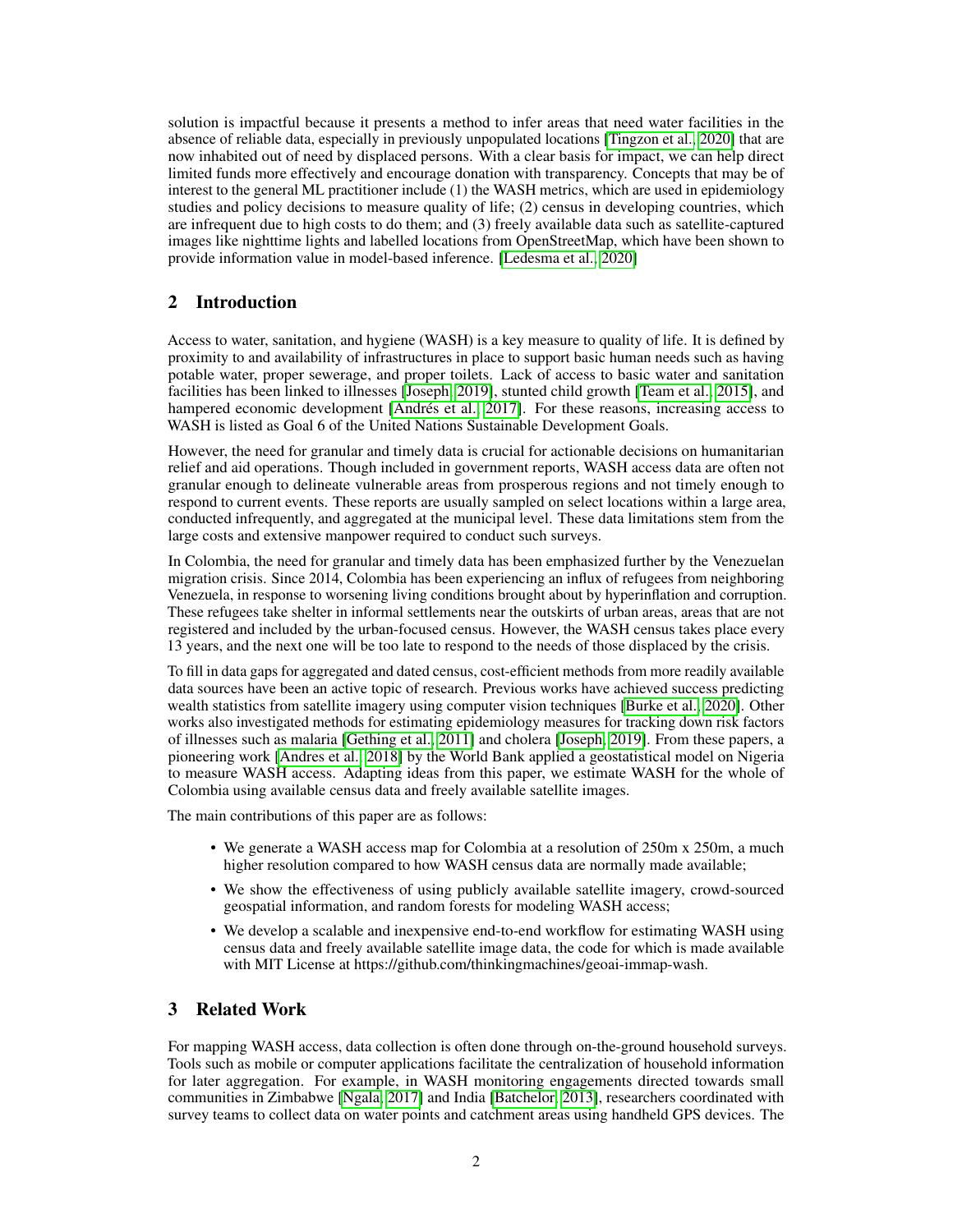survey team also interviewed the local community on their day-to-day experience accessing these infrastructures, such as the length of time it takes to reach the facilities, the frequency of which water points break down in response to seasonal rainfall, and the size of the household, in the form of questionnaires. In the latest survey of WASH tools [\[Schweitzer et al., 2014\]](#page-5-10), the majority of WASH tools were developed to serve specific communities and lack an easily replicable format, taking weeks to deploy in other areas. It is clear from these projects that survey data collection is a labor-intensive, unscalable, and expensive task.

To address these challenges, recent works have turned to a class of models called Model-Based Geostatistics ("MBG"). MBG is a generalized linear mixed model that considers spatial autocorrelation (which relates values to values that are located nearby) to produce more accurate predictions. The studies that use this method come from various contexts like epidemiological ones such as malaria risk mapping [\[Gething et al., 2011\]](#page-5-6), and cholera outbreak prevention [\[Joseph, 2019\]](#page-5-2), which use satellite images as geospatial covariates to predict the prevalence in populations and display the most afflicted on a map. A recent work by Deshpande, et al. [\[Deshpande et al., 2020\]](#page-5-11) also demonstrates a wide-scale multi-national study applying MBG to produce WASH access maps on a municipal level, providing benchmarks for 88 low to middle-income countries globally. Methods using traditional machine learning (ML) methods are not as widely used, perhaps owing to the fact that these bodies of literature have a rich history while ML has only become widespread in recent years.

A similar study was done in the World Bank WASH estimation project in Nigeria [\[Andres et al.,](#page-5-7) [2018\]](#page-5-7). In the study, authors developed an MBG model to generate WASH access maps for the whole of Nigeria, at a resolution of 1kmx1km. The target variables were taken from the Nigerian National Water and Sanitation Survey which collected access data on households nationwide as well as geo-located water points and water schemes. The predictor variables used include freely accessible satellite images as follows: vegetation, aridity, temperature, nighttime lights, travel time, and separately, population for calculating the amount of affected. They evaluated the performance using a cross-validation procedure of random 75-25 train-test split evaluated over 4 folds.

# 4 Data

In this study, we used the WASH census data as our primary source of ground truth against which model prediction will be evaluated. For features, we used satellite images and Points of Interest (POIs). We standardize all data by aligning and resampling to 250m x 250m grids using QGIS.

## 4.1 WASH Census as Labels

We use the percentage of households with no access to (1) water supply, (2) sewage, and (3) toilets as training labels. These percentages were derived from 2018 census data aggregated to a block or district level, provided by the Colombian government's statistics office. The data includes WASH information on both urban and rural households. The urban data is aggregated on a block level, collected via door-to-door surveys. The rural data consists of data calculated from surveyed water points and the community's access to these specific water points. We used these data points to get the finest available granularity, but note that these differences in aggregation and collection methods may create slight differences in value ranges for urban versus rural areas.

## 4.2 Satellite Images as Features

We download the following satellite imagery products for the year 2018 via the Google Earth Engine [\[Gorelick et al., 2017\]](#page-5-12) platform: vegetation, aridity, temperature, nighttime lights, population, elevation, urban change. Similar to previous studies [\[Andres et al., 2018\]](#page-5-7), we select images based on how well they explain urbanization, development, and distance to water sources. For more details on each image such as explanation, resolution, and publishing agencies, please see the Appendix.

## 4.3 Points of Interest as Features

We extract the following POI types from OpenStreetMap, via GeoFabrik in August 2020: waterways (natural, i.e. river, stream, or manmade, i.e. canals, ditches, dams), commercial (e.g. offices, retail stores), restaurants, hospitals, airports, highways (including primary, trunk and motorway).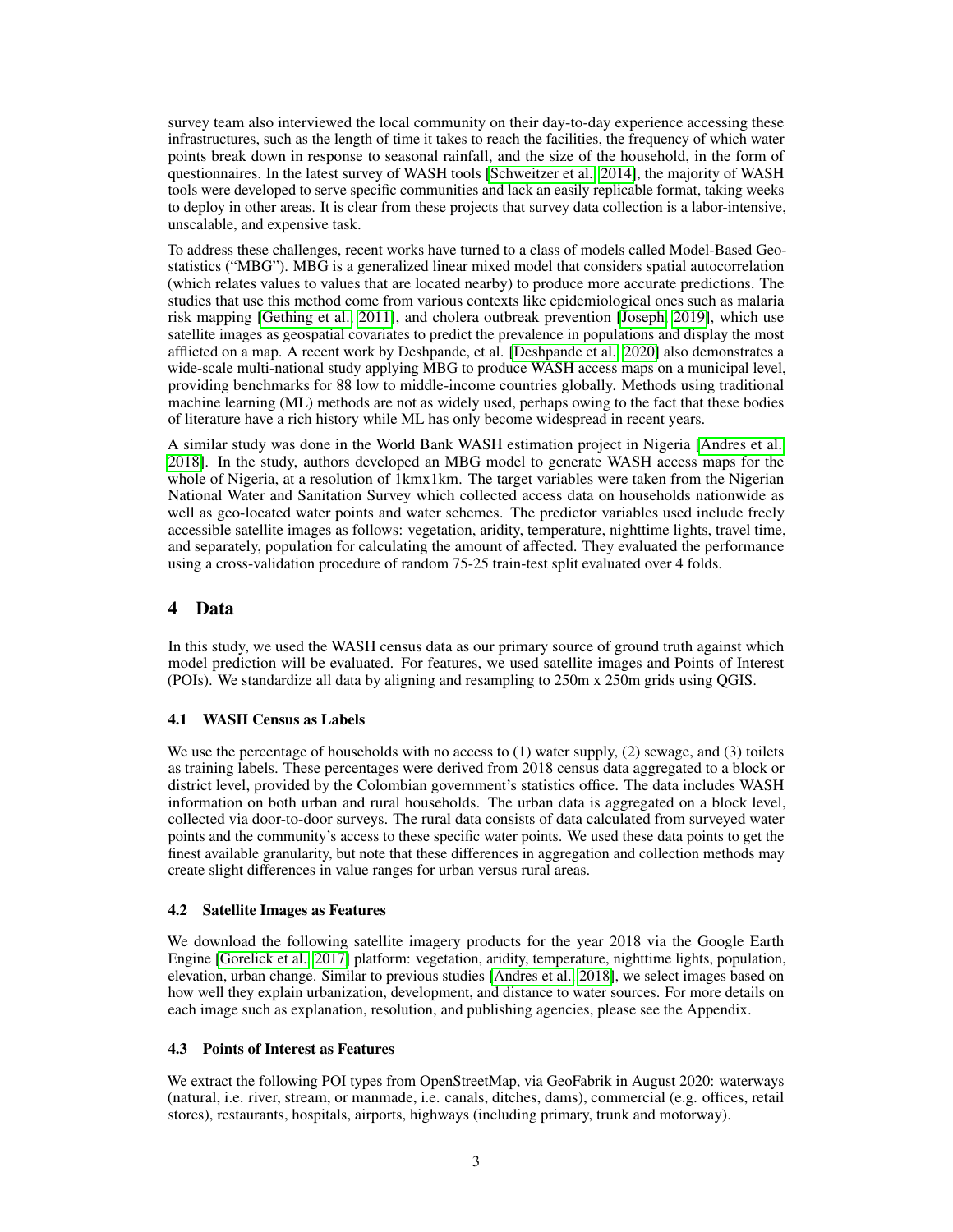# 5 Methods



Figure 1: An end-to-end workflow for estimating WASH.

#### 5.1 Feature Extraction

We prepare the dataset for training by performing the following preprocessing steps.

- 1. Aggregate census to grid we acquire 57,036 grid cells for training the model by transforming the dataset to grid level, using the following steps: (1) calculate the centroid of each block; (2) map centroids to grid-based on intersection; (3) recalculate percentage of households per grid based on block membership; and (4) filter out grid blocks whose surface area comprise mostly of blocks with no data (more than 50 percent).
- 2. Satellite image resampling and alignment Preprocessing includes median aggregation across the whole period of 1 year for 2018, resampling to a standardized 250m x 250m grid, and normalizing values to (0, 1).
- 3. Conversion of POI to distance surfaces Since the POIs come in the form of longitude, latitude pairs, we generate a raster map by calculating the distance to the nearest POI type for each of the centroids of the 250m x 250m grid cells. A particular location, denoted by the tile centroid, is considered to have low access to water if its distance to the nearest water source is greater than 5 km. All spatial operations were done using Google BigQuery.

#### 5.2 Model Training and Evaluation

We use a Random Forest Regressor and evaluate using a cross-validation procedure of random 80-20 train-test split evaluated over 5 folds. Random forests are faster with large-scale datasets, considering the lack of neighbor-to-neighbor calculation, which is an intermediate step in geostatistical model fitting. The method performed on par or better using the same validation method these papers used. Specifically, the training of the model took 3 minutes in a 4CPU 15GB RAM computer.

We validate our results numerically by comparing accuracy metrics versus the benchmark paper [\[Andres et al., 2018\]](#page-5-7). We select the three metrics from the 7 WASH indicators (1) Piped water on premises, which checks if water is available directly on household premises via pipes; (2) Sewerage connection which checks if a household is connected to a sewer system; and (3) Open defecation which checks if a household has no access to any type of toilet.

# 6 Results and Discussion

We predict percentage of households with no WASH access. The previous study [\[Andres et al., 2018\]](#page-5-7) achieved scores within the range of 60-70% explained variation (r-squared) for WASH estimation in Nigeria. We find our results to perform comparably, with metrics shown in Table [1.](#page-4-0)

We note the following sources of errors: (1) different grid sizes, (2) difference in urban and rural data collection, (3) model error. As noted previously, differences in aggregation and collection methods for our ground truth data limit model performance. First, the census data available for the study is aggregated on a block-level, government-defined boundaries which do not perfectly match the 250m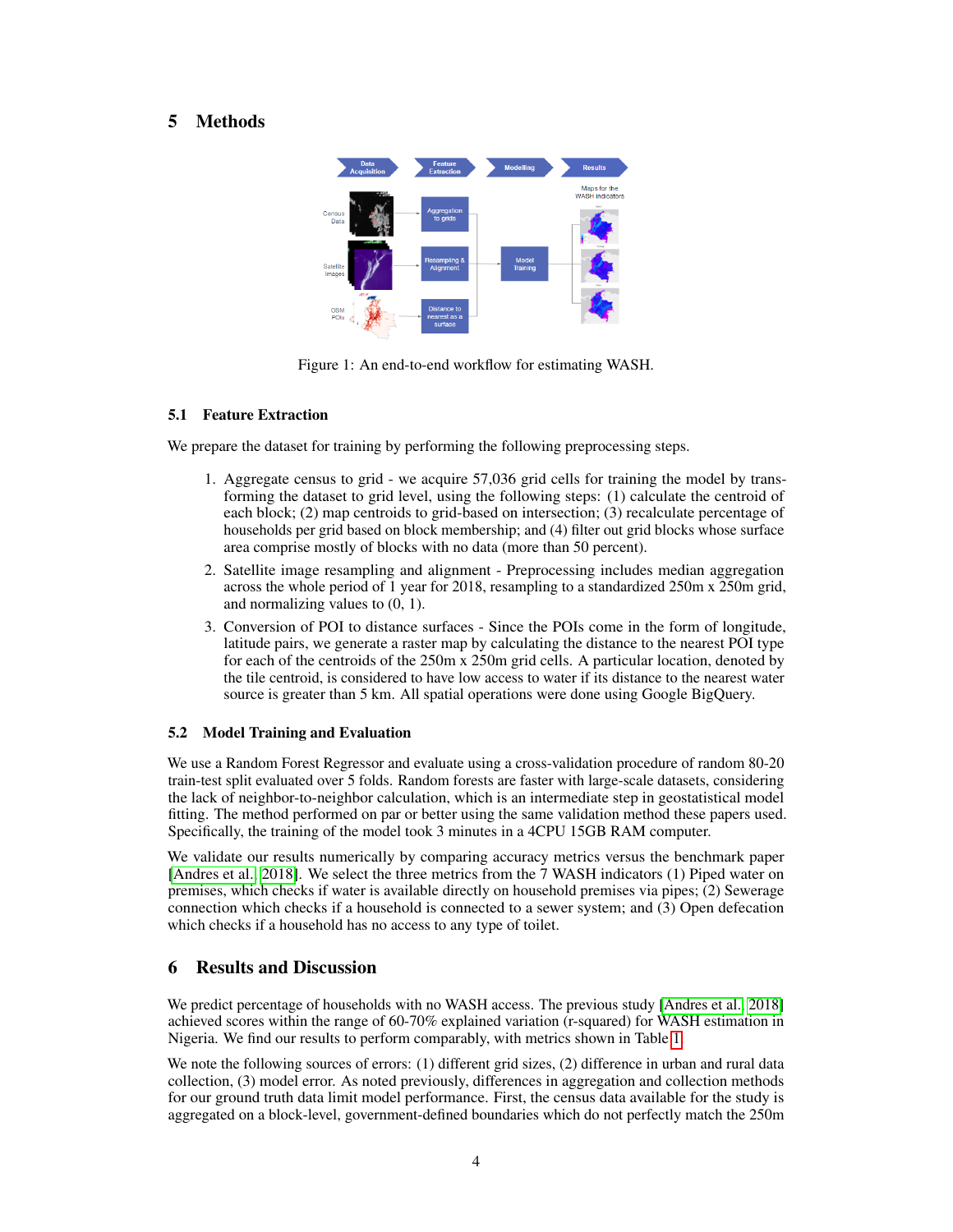<span id="page-4-0"></span>

| Variable          | <b>R-Squared</b> | <b>Root Mean</b><br><b>Squared Error</b> |
|-------------------|------------------|------------------------------------------|
| Access to water   | 0.5967           | 0.1291                                   |
| Access to sewage  | 0.6474           | 0.1707                                   |
| Access to toilets | 0.5357           | 0.1233                                   |

x 250m grids used for modelling. Second, the rural data was calculated from surveyed water points, which is in contrast with the urban data which used door-to-door surveys. Rural areas consist of large spaces with sparse housing, and as such estimates for these areas may be misrepresented by point samples. For our study, we included both urban and rural data for training as this setup yielded the highest accuracy from our experiments.

Improving the model can be done by (1) increasing the time period covered by the dataset, (2) aligning the granularity of labels to features, and (3) including other relevant geospatial covariates. First, adding more datasets from a different year allows the model to account for temporal variability. In this study we are limited to the use of 2018 data because only 2018 has available block-level government data. Second, aggregating household data to the 250m x 250m grid size aligns the data to the features and ensures comparability across areas, by skipping the centroid intersection step in Section Feature Extraction. Understandably, information on households are aggregated to anonymize survey participants. By working closely with the government and sending them the grid polygons to aggregate on, it will be possible to aggregate these locations while still preserving anonymity. Third, including other relevant geospatial covariates may also improve model results. As satellite imagery become more available over time, better datasets may provide new ways to explain the variation.

We note the following ethical considerations for our work. The resulting areas tagged to have low WASH access can potentially be used to discriminate, degrade, or embarrass people living in them. The granular 250m grid cell can potentially identify specific households in that cell, considering the spread of settlements in sparse rural areas. To safeguard against these cases of misuse, we restrict access to both training data and model results, to be made available only after requesting from our partner humanitarian organization. We hope that justification towards an independent, benevolent third party allows room for careful consideration, prevents misuse, and ensures that our work is used for its intended purpose: to help those in need.

## 7 Conclusion

In summary, we have demonstrated the effectiveness of using a random forest machine learning model to estimate WASH access. From the resulting model we generate a high-resolution map measuring access to water, sewage and toilets in Colombia, at a resolution of 250m x 250m. Finally, we make the source code openly available.

The model will be used by iMMAP Colombia, a humanitarian organization that provides data relevant for key decision-making for on-the-ground efforts such as delivering aid and relief to the most vulnerable communities in Colombia. Using this model, they can locate areas which have low WASH access for the whole of Colombia, and prioritize accordingly. We emphasize that this method seeks not to replace the ground surveys but to fill the time gaps that these surveys are not always able to provide. Future works can improve model usability by increasing the period covered by the data set, aligning the granularity of labels to features, and including other relevant geospatial covariates.

#### Acknowledgment

This project was done as a collaborative effort between Thinking Machines, and iMMAP Colombia, with the financing of the Office of U.S. Foreign Disaster Assistance (OFDA) of USAID. We acknowledge the support of Pia Faustino and Ardie Orden and thank them for the insightful discussions.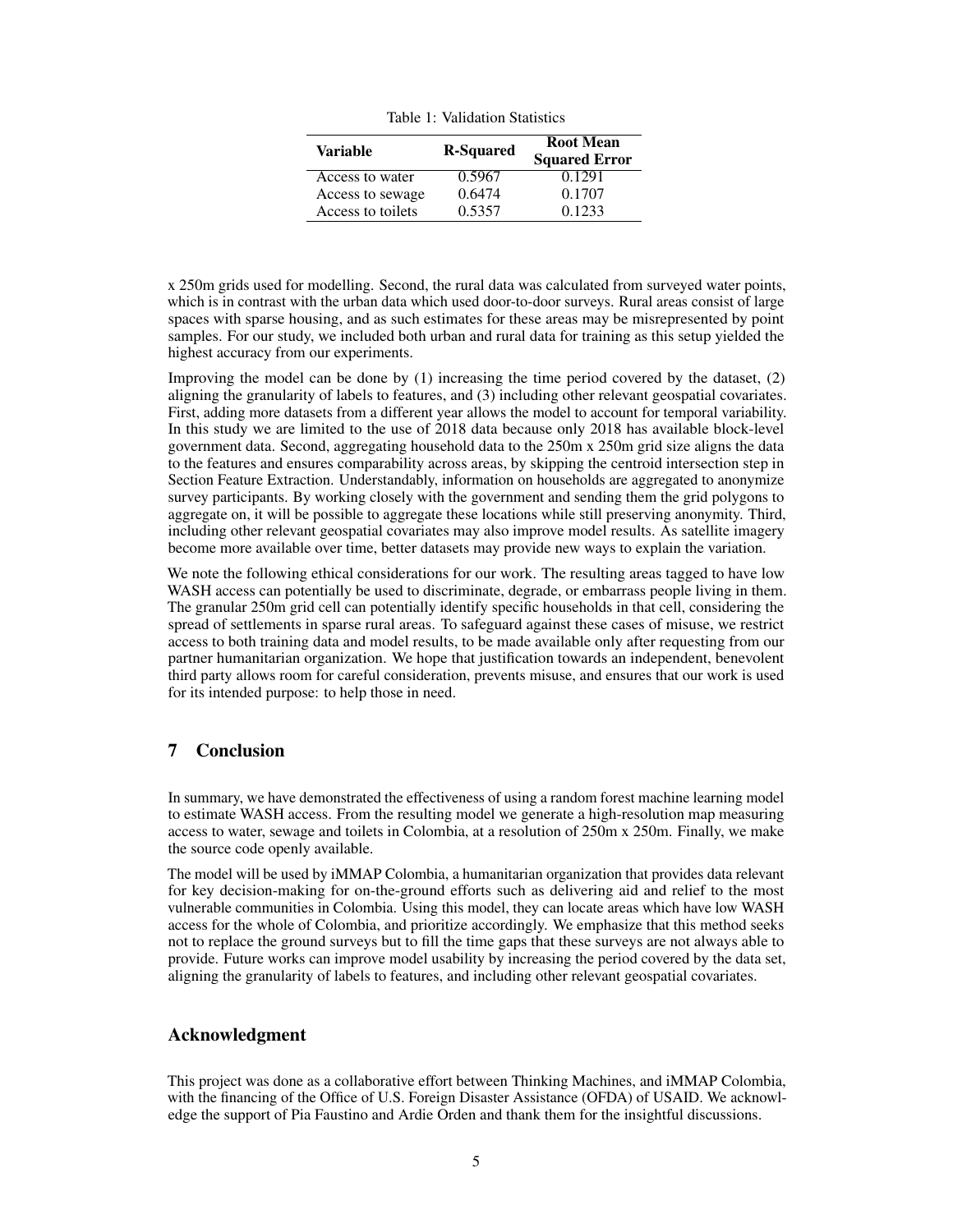#### References

- <span id="page-5-7"></span>Luis A Andres, Samir Bhatt, Basab Dasgupta, Juan A Echenique, Peter W Gething, Jonathan Grabinsky Zabludovsky, and George Joseph. *Geo-spatial modeling of access to water and sanitation in Nigeria*. The World Bank, 2018.
- <span id="page-5-4"></span>Luis Andrés, Michel Duret, Pier Mantovani, Vasco Molini, and Rachel Ort. *A Wake Up Call: Nigeria Water Supply, Sanitation, and Hygiene Poverty Diagnostic*. 06 2017.
- <span id="page-5-9"></span>James Batchelor. Using gis and swat analysis to assess water scarcity and wash services levels in rural andhra pradesh, 2013.
- <span id="page-5-5"></span>Marshall Burke, Anne Driscoll, David Lobell, and Stefano Ermon. Using satellite imagery to understand and promote sustainable development. Technical report, National Bureau of Economic Research, 2020.
- <span id="page-5-11"></span>Aniruddha Deshpande, Molly K Miller-Petrie, Paulina A Lindstedt, Mathew M Baumann, Kimberly B Johnson, Brigette F Blacker, Hedayat Abbastabar, Foad Abd-Allah, Ahmed Abdelalim, Ibrahim Abdollahpour, et al. Mapping geographical inequalities in access to drinking water and sanitation facilities in low-income and middle-income countries, 2000–17. *The Lancet Global Health*, 8(9): e1162–e1185, 2020.
- <span id="page-5-6"></span>Peter W Gething, Anand P Patil, David L Smith, Carlos A Guerra, Iqbal RF Elyazar, Geoffrey L Johnston, Andrew J Tatem, and Simon I Hay. A new world malaria map: Plasmodium falciparum endemicity in 2010. *Malaria journal*, 10(1):378, 2011.
- <span id="page-5-12"></span>Noel Gorelick, Matt Hancher, Mike Dixon, Simon Ilyushchenko, David Thau, and Rebecca Moore. Google earth engine: Planetary-scale geospatial analysis for everyone. *Remote sensing of Environment*, 202:18–27, 2017.
- <span id="page-5-2"></span>George Joseph. Cholera data and modelling in planning & targeting, 2019. URL [https://www.fondation-merieux.org/wp-content/uploads/2018/10/](https://www.fondation-merieux.org/wp-content/uploads/2018/10/6th-annual-meeting-of-gtfcc-george-joseph.pdf) [6th-annual-meeting-of-gtfcc-george-joseph.pdf](https://www.fondation-merieux.org/wp-content/uploads/2018/10/6th-annual-meeting-of-gtfcc-george-joseph.pdf).
- <span id="page-5-1"></span>Chiara Ledesma, Oshean Lee Garonita, Lorenzo Jaime Flores, Isabelle Tingzon, and Danielle Dalisay. Interpretable poverty mapping using social media data, satellite images, and geospatial information. *arXiv preprint arXiv:2011.13563*, 2020.
- <span id="page-5-14"></span>Scott M Lundberg and Su-In Lee. A unified approach to interpreting model predictions. In *Advances in neural information processing systems*, pages 4765–4774, 2017.
- <span id="page-5-8"></span>Parvin Ngala. Geospatial mapping of wash infrastructure and services, May 2017. URL [https://www.emma-toolkit.org/report/](https://www.emma-toolkit.org/report/geospatial-mapping-wash-infrastructure-and-services) [geospatial-mapping-wash-infrastructure-and-services](https://www.emma-toolkit.org/report/geospatial-mapping-wash-infrastructure-and-services).
- <span id="page-5-10"></span>Ryan Schweitzer, Claire Grayson, and Harold Lockwood. Mapping of water, sanitation and hygiene sustainability tools. *Working Paper 10, IRC/Aguaconsult/Triple-S*, 2014.
- <span id="page-5-3"></span>Sanitation Hygiene Infant Nutrition Efficacy (SHINE) Trial Team, Sanitation Hygiene Infant Nutrition Efficacy (SHINE) Trial Team, Jean H Humphrey, Andrew D Jones, Amee Manges, Goldberg Mangwadu, John A Maluccio, Mduduzi NN Mbuya, Lawrence H Moulton, Robert Ntozini, et al. The sanitation hygiene infant nutrition efficacy (shine) trial: rationale, design, and methods. *Clinical Infectious Diseases*, 61(suppl\_7):S685–S702, 2015.
- <span id="page-5-0"></span>Isabelle Tingzon, Niccolo Dejito, Ren Avell Flores, Rodolfo De Guzman, Liliana Carvajal, Katerine Zapata Erazo, Ivan Enrique Contreras Cala, Jeffrey Villaveces, Daniela Rubio, and Rayid Ghani. Mapping new informal settlements using machine learning and time series satellite images: An application in the venezuelan migration crisis. *CoRR*, abs/2008.13583, 2020. URL <https://arxiv.org/abs/2008.13583>.
- <span id="page-5-13"></span>Antonio Trabucco and Robert Zomer. Global aridity index and potential evapotranspiration (et0) climate database v2, Jan 2019. URL [https://figshare.com/articles/dataset/Global\\_](https://figshare.com/articles/dataset/Global_Aridity_Index_and_Potential_Evapotranspiration_ET0_Climate_Database_v2/7504448/3) [Aridity\\_Index\\_and\\_Potential\\_Evapotranspiration\\_ET0\\_Climate\\_Database\\_v2/](https://figshare.com/articles/dataset/Global_Aridity_Index_and_Potential_Evapotranspiration_ET0_Climate_Database_v2/7504448/3) [7504448/3](https://figshare.com/articles/dataset/Global_Aridity_Index_and_Potential_Evapotranspiration_ET0_Climate_Database_v2/7504448/3).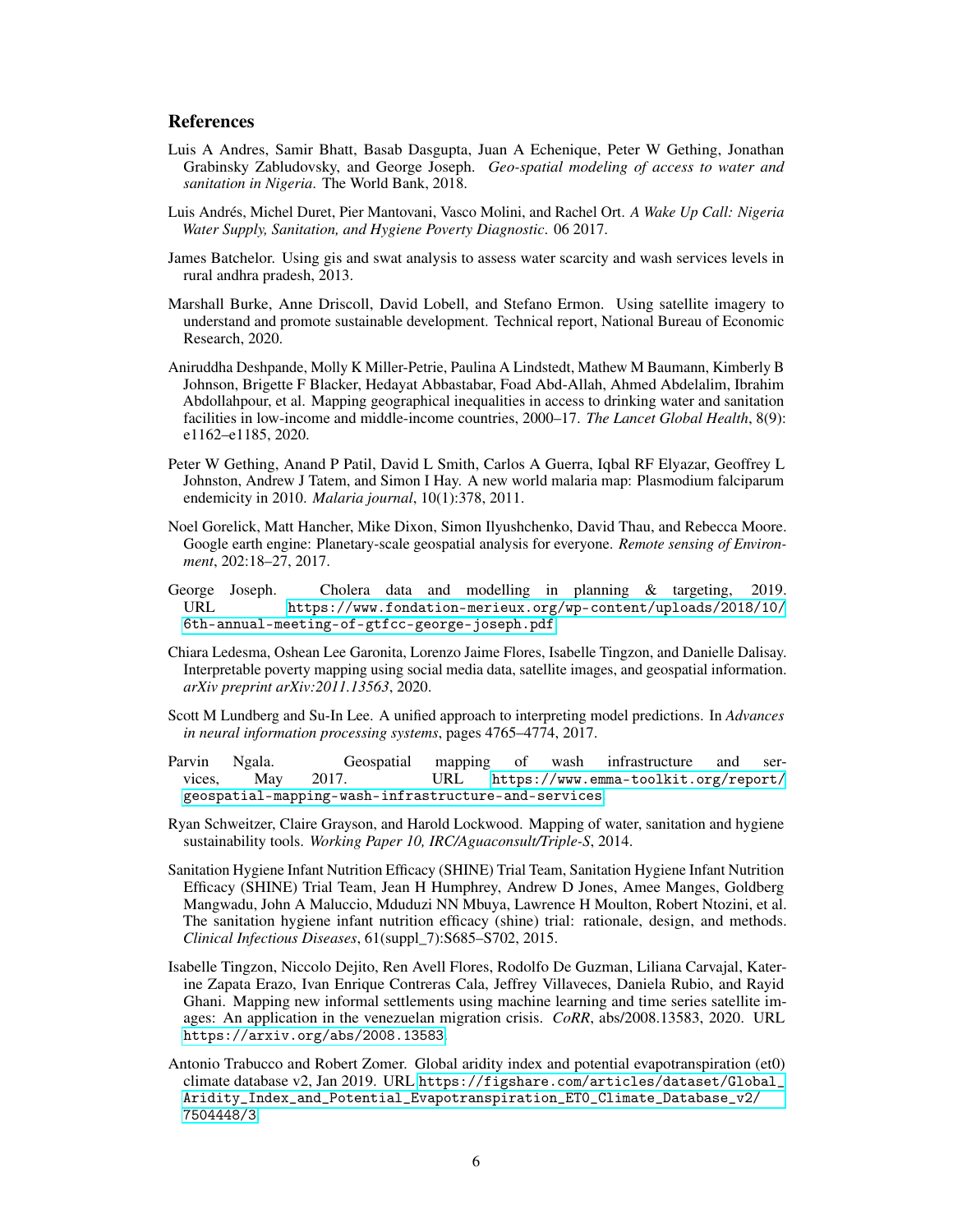# Appendix

## A Satellite Images as Features

We downloaded the following satellite imagery products for the year 2018 via the Google Earth Engine [\[Gorelick et al., 2017\]](#page-5-12) platform.

- Vegetation.The Enhanced Vegetation Index measures thickness of vegetation in areas, with the index particularly modified from the NDVI formula for improved sensitivity, which is available from NASA MODIS at a resolution of 1km
- Aridity. The Global Aridity Index [\[Trabucco and Zomer, 2019\]](#page-5-13) measures evapotranspiration and rainfall deficit, and is available from the Consortium of Spatial Information at a resolution of 30 arc-seconds (close to 1km per tile).
- Temperature. Land Surface Temperature measures on-ground temperature during the day, and is available from NASA MODIS at a resolution of 1km.
- Nighttime Lights. The Nighttime Day/Night Band Composites of the Visible Infrared Imaging Radiometer Suite (VIIRS DNB) measures radiance level at night, and is available from the National Oceanic and Atmospheric Administration at a resolution of 500m;
- Population. The WorldPop Grid Square Population Data disaggregates to grid squares census-based population counts, and is available from the WorldPop Global project at a resolution of 100m;
- Elevation. Digital Elevation measures elevation at a global scale, and is available from the Shuttle Radar Topography Mission (SRTM) at a resolution of 30m;
- Urban Change. Change Year Index measures how recently the area has been converted to impervious (e.g. development of a new settlement), and is available from TsingHua University at a resolution of 30m.

# B Relationship of Covariates to WASH access

We explain the relationship between predictors and the predicted variables using SHAP [\[Lundberg](#page-5-14) [and Lee, 2017\]](#page-5-14), a method that uses game theory to measure the marginal contribution of each predictor variable to the resulting prediction. For all 3 predicted variables, we observe nighttime lights to have a positive relationship with access to WASH. This agrees with previous studies wherein nighttime lights were shown to be good proxies for economic development. For access to water (Figure [2\)](#page-7-0), we observe distance to the nearest waterway to have a negative relationship with access, with farther distance associated with less access. This makes sense because households nearer bodies of water like rivers and lakes will most definitely have more access to water. For access to sewage (Figure [3\)](#page-7-1), we observe the recency of urbanization (as measured by the urban index), with older urbanized areas associated with higher access to sewage. This affirms domain knowledge because the older the area has been since it was developed into an urban area, the more likely the area is developed with the proper infrastructure.